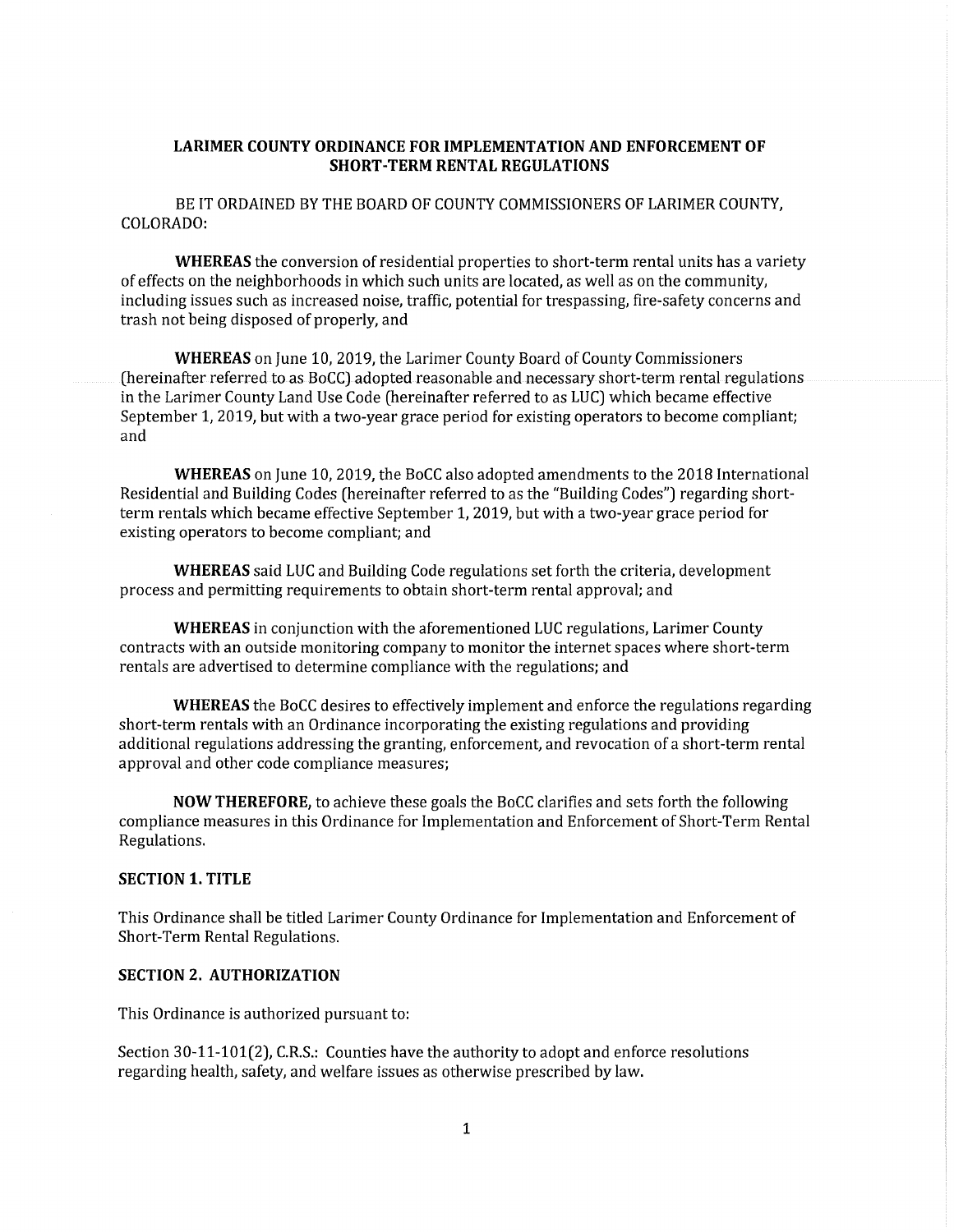Section 30-15-401(1)(a)(I)(A), C.R.S.: The Board of County Commissioners has the power to adopt ordinances to provide for procedural requirements pursuant to House Bill 20-1093 concerning County authority to grant approval and regulate short-term rentals.

## **SECTION 3. RESPONSIBILITY FOR ADMINISTRATION**

This Ordinance shall be administered by the Larimer County Community Development Department (Authorized Enforcement Agency) or by its designee.

## **SECTION 4. PURPOSE/INTENT**

The purpose of this Ordinance is to:

- A. Provide procedural requirements to seek approval for and regulate an Owner who rents or advertises for a short-term rental and to fix the fees, terms, and manner for issuing and revoking an approval issued therefor. For purposes of this Ordinance, short-term rental shall collectively refer to short-term rentals, large short-term rentals, vacation homes and large vacation homes.
- 8. Additionally, the Ordinance ensures that short-term rentals are operated in a manner that is compliant with all applicable rules, laws and regulations, as well as to ensure it is compatible with the surrounding neighborhood and protects the overall community character.

# **SECTION 5. APPLICABILITY**

- A. This Ordinance applies to the unincorporated area of Larimer County including unincorporated parcels within the Estes Valley Planning Area.
- 8. The provisions set forth in this Ordinance shall only apply to short-term rental properties, as defined within the LUC. This Ordinance shall not apply to the furnishing oflodging services in hotels, motels, resort lodge cottages, bed and breakfast establishments, timeshares/fractional ownership units within a building operating akin to that of a hotel/motel with a central check-in located within such facility, or to properties with leases of thirty-one (31) days or longer.

## **SECTION 6. APPROVAL AND COMPLIANCE REQUIRED**

- A. It is unlawful to lease, advertise for lease, or permit the leasing of any short-term rental in the unincorporated areas of Larimer County without approval from the Larimer County Planning Division according to standards set forth in LUC Sections 3.3.5.B and 13.6.1.B as well as the Building Codes, as amended and adopted by Larimer County, which are hereby referenced and adopted in their entirety.
- 8. An application for a short-term rental shall be reviewed by the Authorized Enforcement Agency in accordance with the applicable criteria.
- C. Approvals shall be in accordance with the regulations set forth in the LUC which are hereby referenced and incorporated in their entirety, as well as building permits, inspection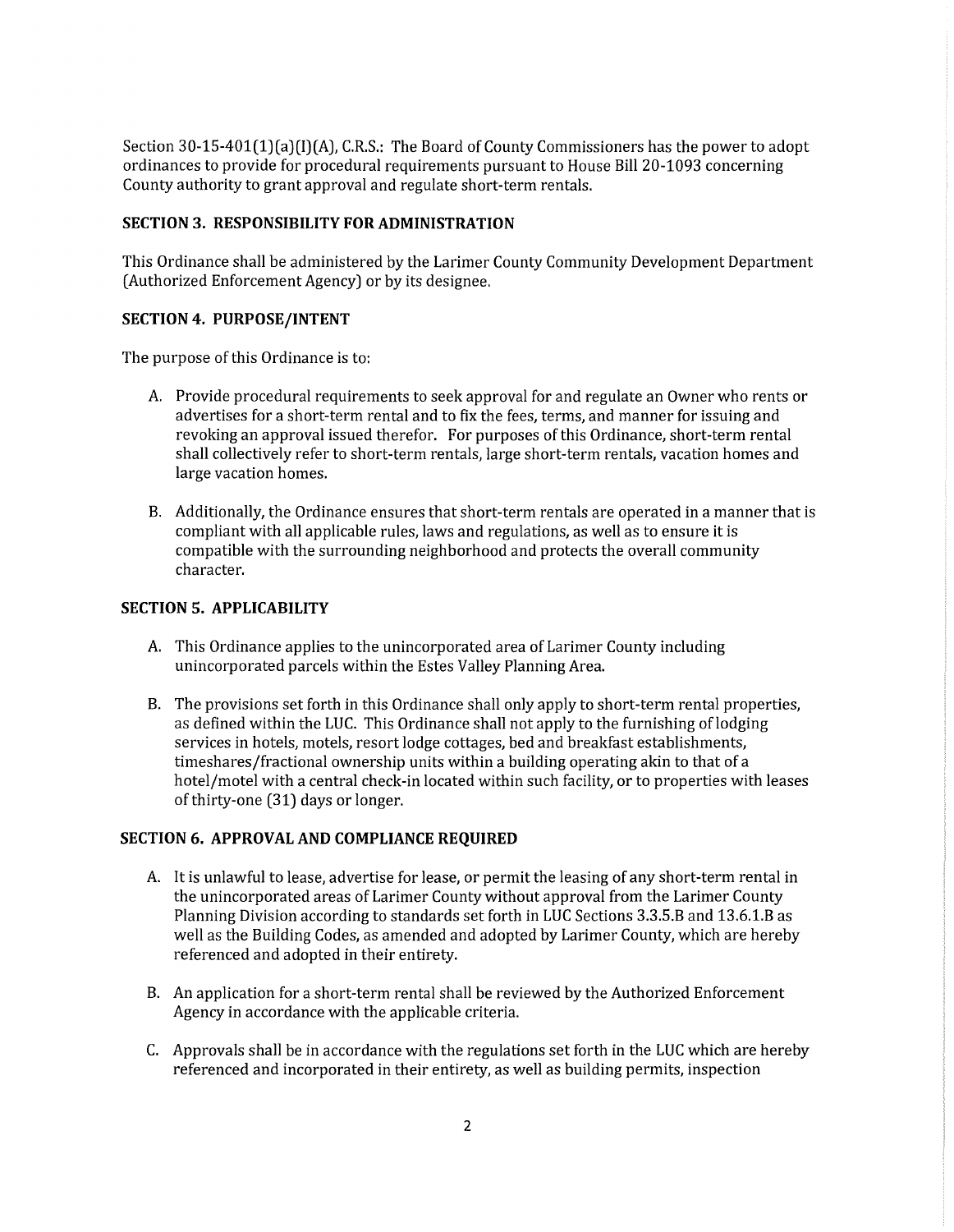approvals and Certificates of Occupancy required by the Building Codes, also hereby referenced and adopted in their entirety.

D. Any short-term rental in operation without approval is required to cease all operations immediately until an application has been processed and an approval is issued.

### **SECTION 7. REQUIREMENTS**

- A. Notices. Any notices or communications required or reasonably implied by this Ordinance may be sent to the Owner or Property Manager by the County via U.S. mail or via electronic mail.
- 8. Property Manager. The Property Manager shall have access and authority to assume management of the short-term rental and take remedial measures and to accept service on behalf of the owner. The Property Manager shall be available 24 hours per day, 7 days per week to respond to complaints, issues of concern, and violations related to this Ordinance. The Property Manager must be able to affirmatively respond to complaints within an hour of notification of such complaint. Failure of a Property Manager to affirmatively respond to a complaint and attempt to resolve such complaint within an hour of notification shall be considered a violation of the Ordinance.
- C. Property Manager Contact Information. Owner and Property Manager shall be responsible to provide the Property Manager's contact information to all neighbors within 500 feet of the short-term rental of the Property Manager's contact information. Proof of such shall be provided to the County within ten (10) days of Planning approval and or Change in Information.
- D. Re-certification. Re-certification is required biannually upon notification by the County. Failure to complete and resubmit the re-certification form to the Community Development Department, shall be cause for consideration or revocation of approval.
- E. Advertising. Any advertising shall contain the Larimer County approval number.

#### **SECTION 8. VIOLATIONS, ENFORCEMENT and REVOCATION**

- A. On-going Compliance Obligation of Owner.
	- a. Approval of an application is expressly contingent upon the Owner maintaining compliance will all requirements set forth in this Ordinance, the LUC and the adopted building codes. If at any time an Owner fails to maintain such compliance as required, the Owner shall be in violation of this Ordinance.
- 8. Complaints.
	- a. Complaints concerning a short-term rental shall first be directed to the Property Manager. The Property Manager shall respond to the complaint, including visiting the site if necessary. Failure of a Property Manager to affirmatively respond to a complaint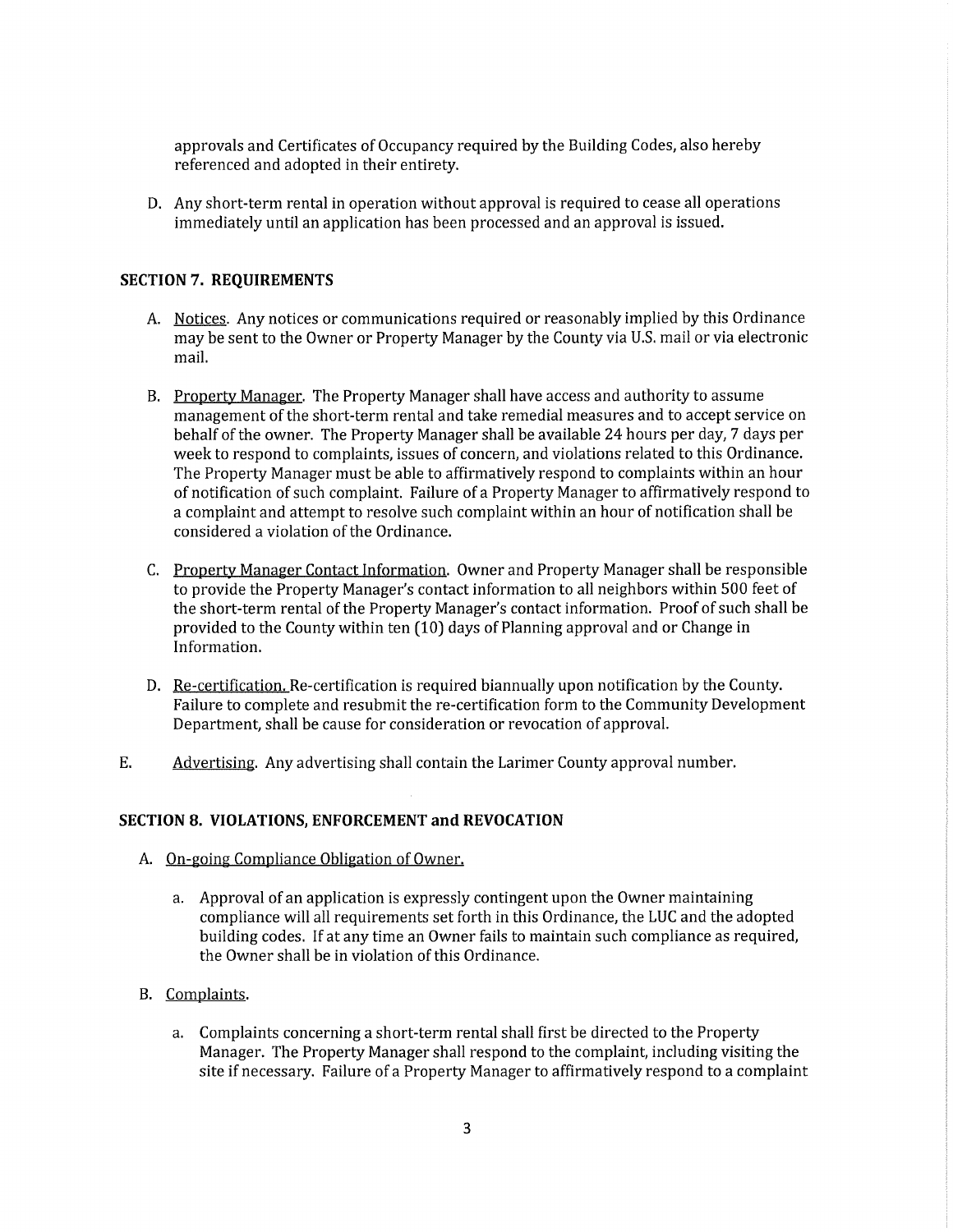and attempt to resolve such complaint within an hour of notification shall be considered a violation of the Ordinance.

- b. The County may investigate any complaint received, to determine if it is a substantiated complaint that represents a documented violation of any provision(s) of this Ordinance. Violations of this Ordinance shall be subject to the enforcement provisions set forth herein. If violation(s) are not corrected or if there are repeat offenses, Larimer County may pursue action as provided for herein.
- c. If upon review at any time, Larimer County determines the Owner has failed to comply with any of the requirements, performance standards, conditions or restrictions imposed by this Ordinance, Larimer County may take such action as is deemed necessary to remedy the non-compliance, including but not limited to, revocation of the approval as set for in Section 8D below.
- C. Suspension or Revocation.
	- a. An approval granted pursuant to this Ordinance may be revoked or suspended by the Authorized Enforcement Agency following a Show Cause Determination for any violation of the Ordinance, or violation of the short-term rental regulations in the LUC and Building Codes, as amended. The Authorized Enforcement Agency may commence revocation proceedings ifany of the following occurs:
		- i. An Owner has had three (3) substantiated complaints; or
		- ii. An Owner has violated or is currently violating this Ordinance in a manner that significantly endangers the public health, safety and/or welfare.

#### D. Suspension or Revocation Determination:

- a. The Show Cause Determination shall be made by the Larimer County Community Development Director or their designee.
- b. A Notice of Violation shall be given to the Owner or Property Manager setting forth the date and substance of the alleged violation(s).
- c. Within fifteen (15) days of receipt of the Notice of Violation, the Owners and/or Property Manager may submit a response and present evidence disputing the allegations to the Director.

The Director shall consider the following when determining whether to suspend or revoke the short-term rental approval:

- i. The nature and seriousness of the violation
- ii. Impact of the violation on the neighborhood and/or community
- iii. Corrective action, if any, taken by the Owner or Property Manager
- iv. Prior violations
- v. The likelihood of reoccurrence of the violation or violations
- vi. Entirety of the circumstances surrounding the violation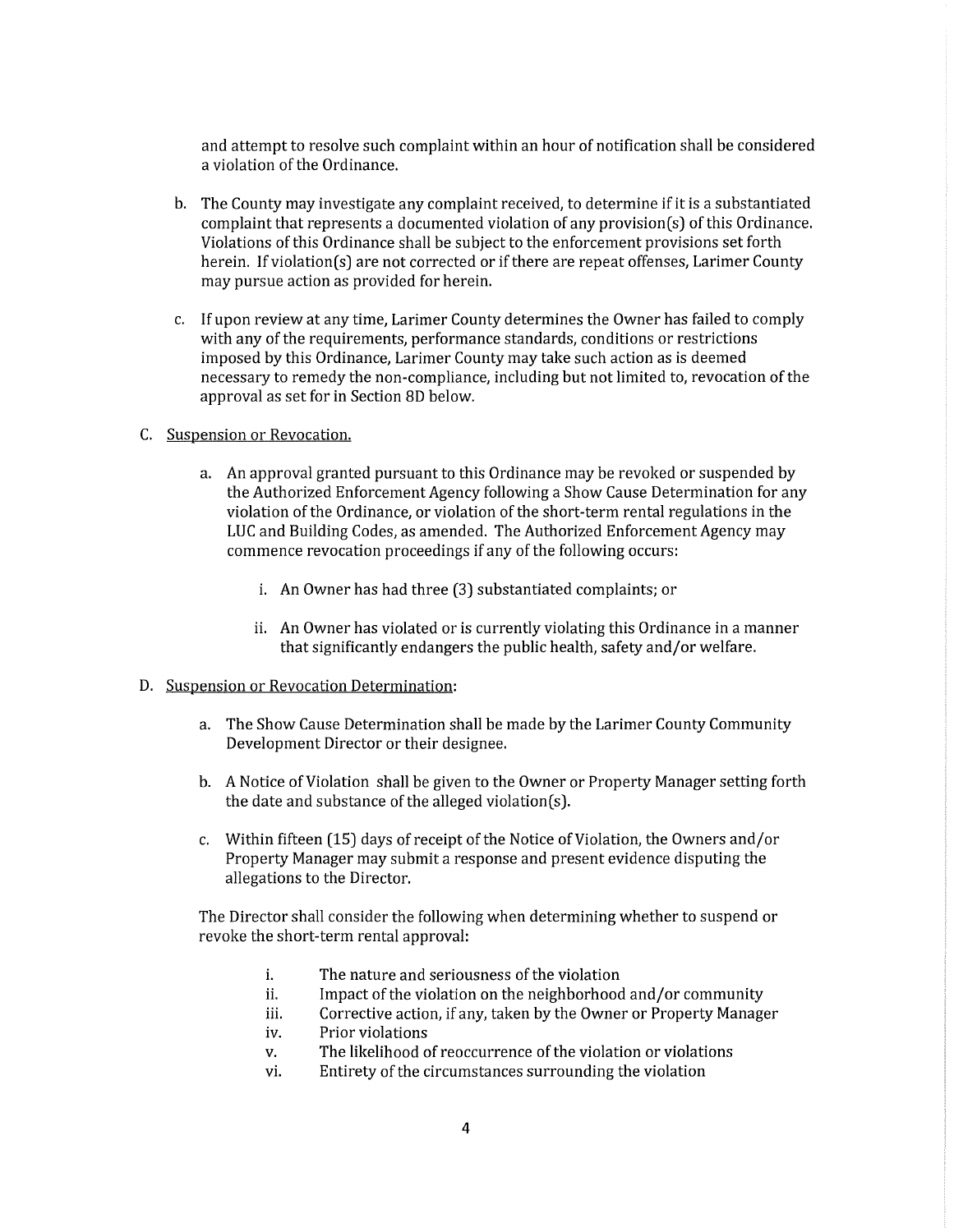- vii. Willingness, or lack thereof, to rectify the violation
- viii. Length of time the Owner has been approved
- d. Following receipt of any evidence that may be provided to the Director, if it is determined that good cause exists for the imposition of a sanction against the Owner, the Director may impose the following sanctions:
	- i. Suspension of the approval for a time period not to exceed six  $(6)$ months; or
	- ii. Revocation of the approval
- e. Any action taken pursuant to this Section shall be commensurate with the seriousness of the violation(s) and the action, or lack thereof, taken by the Owner to resolve the violation(s).
- f. The Director shall provide their decision in writing to the Owner and Property Manager within fifteen (15) days of receipt of the evidence disputing the allegations.
- g. An Owner whose short-term rental approval has been suspended must immediately cease all operations during the pendency of the suspension. All advertising shall cease during the pendency of the suspension.
- h. An Owner whose short-term rental approval has been revoked must immediately cease all operations. All advertising shall cease immediately.
- E. Appeals of License Revocations.
	- a. Any determination made by the Director related to the suspension or revocation of the approval may be appealed to the BoCC pursuant to Section 6.7.2 of the LUC.
- F. Costs of Enforcement, Revocation and Appeal. In the event it is necessary for the County to act for enforcement of this Ordinance, there shall be added to any fees due, all reasonable costs and fees incurred by the County, including reasonable attorney fees. If any action is brought in a Court oflaw, by or against the County relating to the enforcement, interpretation, or construction of this Ordinance, or of any document provided for herein, or of any proceeding hereunder, the prevailing party in such action shall be entitled to reasonable attorney fees as well as all costs incurred in the prosecution of such action.
- G. *Violations subsequent to January 1, 2022*. Any short-term rental in operation after January 1, 2022, without the required approvals, shall be deemed in violation and subject to fines, increased fees and injunction proceedings.
- H. Penalties. All penalties are subject to existing state statutes.
- I. Advertising. Any advertising listing the short-term rental for rent, such as online rental sites i.e. VRBO, AirBnB, etc., or published to solicit rental of a short-term rental, without prior approval from the Authorizing Enforcement Agency, is a violation.